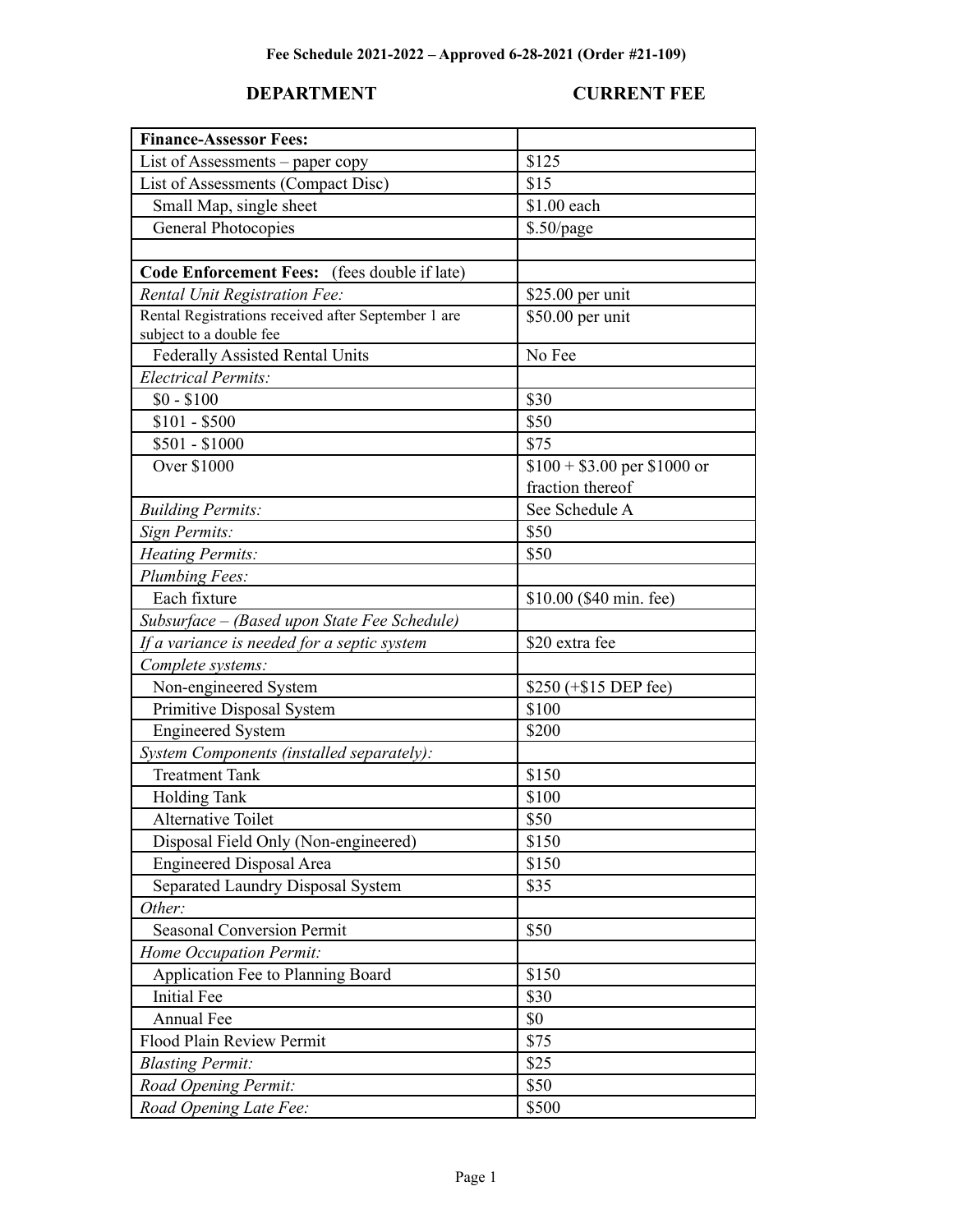| <b>DEPARTMENT</b>                                            | <b>CURRENT FEE</b>                 |
|--------------------------------------------------------------|------------------------------------|
| Road Opening Repairs & testing fees (Escrow Acct):           | \$500                              |
| Curb Cuts:                                                   | \$50                               |
| Site Plan Reviews:                                           |                                    |
| Subdivisions                                                 | See Schedule B                     |
| Individual                                                   | See Schedule B                     |
| <b>Contract Zoning Fees:</b>                                 |                                    |
| <b>Application Review Fee</b>                                | \$1,500                            |
| Expert Fee (to be escrowed)                                  | \$2,000                            |
| Processing of Utility Subdivision Forms                      | \$10 per form                      |
| Zoning Verification Request:                                 | \$25 per request                   |
|                                                              |                                    |
| <b>Fire Department Fees:</b>                                 |                                    |
| Buildings with Fire Alarm Systems:                           |                                    |
| After 3 false alarms w/in a year (July 1-June 30)            | \$250/response (subject to         |
| (University of Maine shall be exempt)                        | review by Fire Chief)              |
| <b>Emergency Services:</b>                                   |                                    |
| Pumper                                                       | \$225/hour plus all costs          |
| Ladder                                                       | \$350/hour plus all costs          |
| <b>Rescue Vehicle</b>                                        | \$150/hour plus all costs          |
| Portable Pump                                                | \$75/hour plus all costs           |
| Chain Saw                                                    | \$25/hour plus all costs           |
| Boat                                                         | \$40/hour plus all costs           |
| Air Fills                                                    | \$5/cylinder                       |
| Generator                                                    | \$25/hour plus all costs           |
| <b>Burning Permit</b>                                        | \$7 (online only)                  |
| Orono Emergency Response Team -                              | \$2200/hr (4 hr. min.)             |
| Out of Town                                                  | +expenses                          |
| <b>Emergency Medical Service:</b>                            |                                    |
| BLS - No Transport Fee - This includes lift assist           | \$225/hour (1 hr. min)             |
| and fall responses to skilled care and staffed               |                                    |
| residential facilities.                                      |                                    |
| Extrication (Jaws of Life)                                   | \$700                              |
| Ambulance Standby                                            | $$150/hr + personnel costs$        |
| Lift Assist after 3 calls w/in a year (July 1-June           | \$150 (subject to review by Fire   |
| 30) (non-medical and non-transport)                          | Chief)                             |
| All other EMS Services billed in accordance with             |                                    |
| State of Maine EMS standard rates.                           |                                    |
| Reports:                                                     |                                    |
| <b>Accident Reports</b>                                      | \$10 first 3 pages; \$3/page after |
| Photographs                                                  | \$7.50                             |
| <b>Investigative Reports</b>                                 | \$10 first 3 pages; \$3/page after |
|                                                              |                                    |
| <b>Library Fees:</b>                                         |                                    |
| Non-Resident                                                 | \$30 per year                      |
| Corporate Card (Orono business/UM employee or<br>UM student) | \$10 per year                      |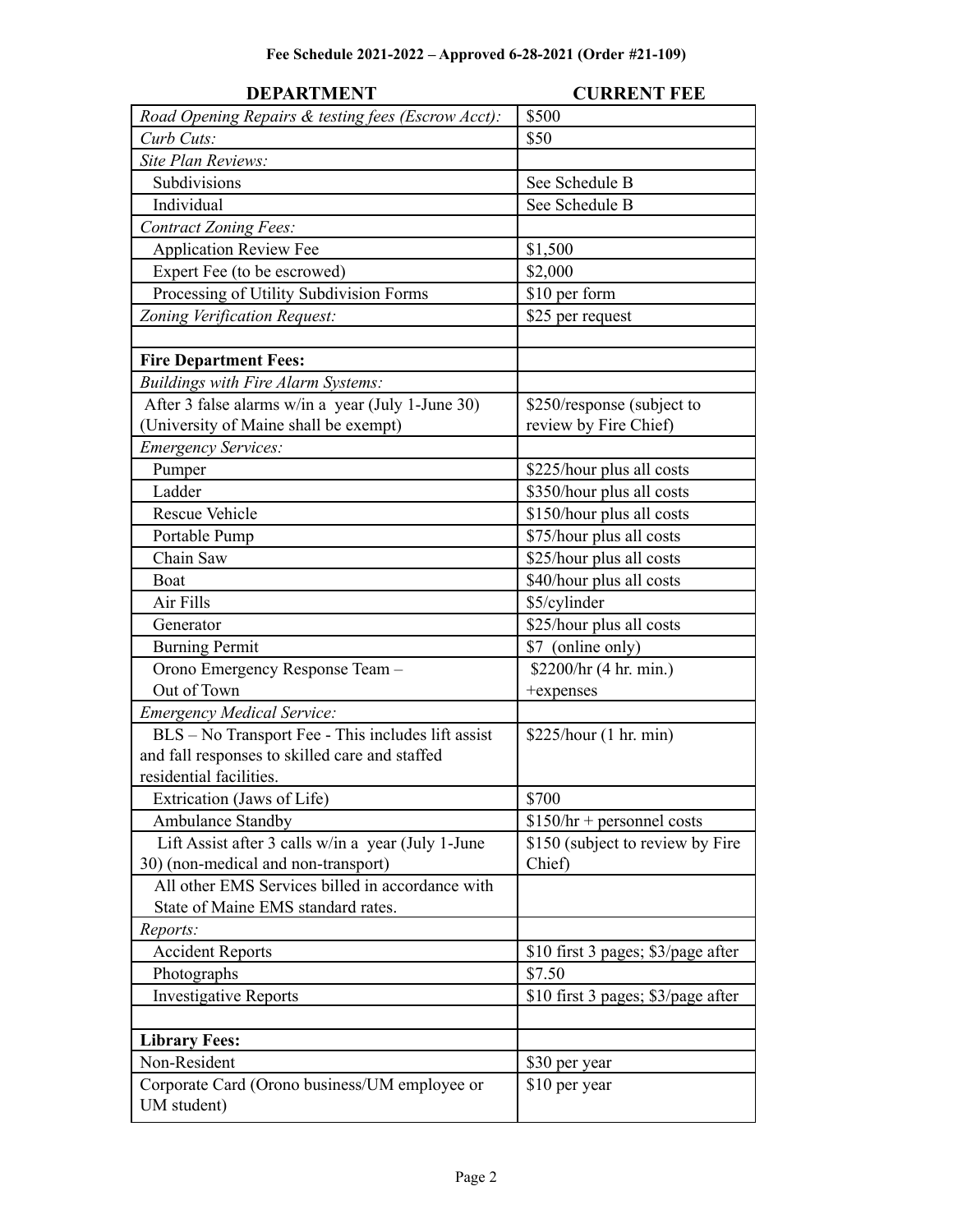| <b>DEPARTMENT</b>                                  | <b>CURRENT FEE</b>                 |
|----------------------------------------------------|------------------------------------|
| Photocopies and printer copies                     | \$.15 per page                     |
| Color photocopies                                  | \$1.00 per page                    |
| Fax                                                | \$.50 per page                     |
|                                                    |                                    |
| <b>Police Fees:</b>                                |                                    |
| <b>Accident Reports</b>                            | \$15                               |
| Photographs                                        | \$7.50                             |
| <b>Investigative Reports</b>                       | \$10 first 3 pages; \$3/page after |
| Digital Evidence                                   | \$30 per disc                      |
| Concealed Weapon Permits:                          |                                    |
| <b>Initial Application</b>                         | \$35                               |
| Renewal                                            | \$20                               |
| Criminal Records Check                             | \$15                               |
| <b>Disorderly Property Event Notice</b>            | \$15                               |
| Police Response to Large Gathering                 | \$500/event and actual costs       |
|                                                    | incurred                           |
| Overnight Municipal Parking Permit                 |                                    |
| Half Year (7/1 - 12/31 or 1/1 - 6/30)              | \$200                              |
| Full Year                                          | \$350                              |
| Note: No partial, prorated or alternative periods. |                                    |
| Parking Violations:                                |                                    |
| <b>Overtime Parking</b>                            | \$30                               |
| Occupying 2 Spaces                                 | \$30                               |
| No Parking Area                                    | \$30                               |
| Double Parking                                     | \$30                               |
| Parking in a Hazardous Area                        | \$30                               |
| <b>Blocking Snow Removal</b>                       | \$30                               |
| <b>Night Parking</b>                               | \$30                               |
| Parking on Wrong Side                              | \$30                               |
| Parking during Prohibited Hours                    | \$30                               |
| All Others                                         | \$30                               |
| <b>Handicap Parking</b>                            | \$200                              |
| All Parking Fines to double if not paid in 30      |                                    |
| days.                                              |                                    |
| Non-Booking Fingerprints                           | \$20                               |
| <b>Public Works - Reimbursement Rate:</b>          |                                    |
| Mailbox Reimbursement Policy:                      |                                    |
| Mailbox Replacement/Reimbursement Rate             | \$30.00 Maximum                    |
| Mailbox Post Replacement/Reimbursement Rate        | \$30.00 Maximum                    |
|                                                    |                                    |
| <b>Public Works Fees:</b>                          |                                    |
| Sale of:                                           |                                    |
| Fill                                               | \$10/cu. yd.                       |
| Rental of:                                         |                                    |
| Gravel and/or Material Screen                      | \$284/day                          |
| Street Sweeper/vacuum truck w/ operator            | \$116/hour                         |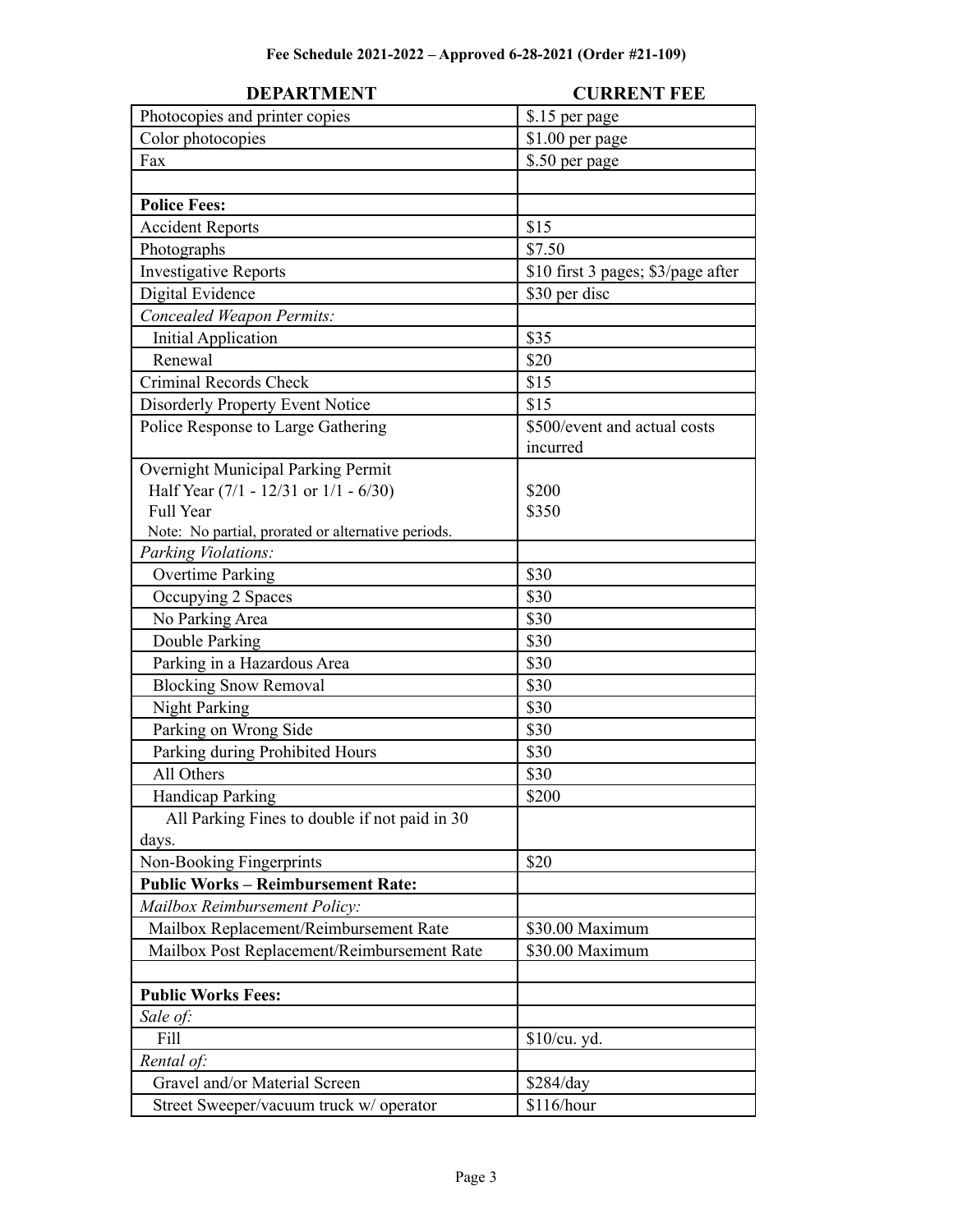| <b>DEPARTMENT</b>                                   | <b>CURRENT FEE</b>     |
|-----------------------------------------------------|------------------------|
| 8 c.y. Truck w/operator                             | \$48/hour              |
| 12 c.y. Truck w/operator                            | \$58/hour              |
| 14 c.y. Truck w/operator                            | \$60/hour              |
| Front End Loader w/operator                         | \$72/hour              |
| 350 Bulldozer w/operator                            | \$48/hour              |
| Backhoe/Loader w/operator                           | \$56/hour              |
| <b>Skid Steer</b>                                   | \$285/day              |
| Air Compressor                                      | \$170/day              |
|                                                     |                        |
| <b>Recreation Fees:</b>                             |                        |
| Swim Lessons:                                       |                        |
| Residents                                           | \$30                   |
| Non-residents                                       | \$60                   |
| Swim Fees:                                          |                        |
| Individual Season Pass (Resident)                   | \$40                   |
| Individual Season Pass (Non-resident)               | \$80                   |
| Family Season Pass (Resident)                       | \$80                   |
| Family Season Pass (Non-resident)                   | \$160                  |
| Daily Swim Fee:                                     |                        |
| All ages (Resident)                                 | \$3                    |
| All ages (Non-resident)                             | \$6                    |
| Pool Rental:                                        |                        |
| Up to 25 people                                     |                        |
| Resident                                            | \$75/hr.               |
| Non-resident                                        | \$150/hr.              |
| Extra Lifeguard                                     |                        |
| Resident                                            | \$15/hr.               |
| Non-resident                                        | \$30/hr.               |
| Youth Rec Sports:                                   |                        |
| Resident                                            | \$30                   |
| Non-resident                                        | \$45                   |
| RAD Summer/Vacation Camp                            | \$150/wk or \$50/day   |
| <b>Building Rental Rates:</b>                       |                        |
| <b>Community House</b>                              | \$30/hour resident     |
|                                                     | \$60/hour non-resident |
| Senior Center                                       | \$20/hour resident     |
|                                                     | \$40/hour non-resident |
| Council acknowledges that recreation programs       |                        |
| change to meet community needs; therefore, fees for |                        |
| new programming will be established at the          |                        |
| discretion of the Town Manager.                     |                        |
|                                                     |                        |
| <b>Sewer Fees:</b>                                  |                        |
| Consumption Rate: (Effective July 1, 2021)          |                        |
| For all cu. ft. per quarter, a rate per 100 cu. of: | \$5.85                 |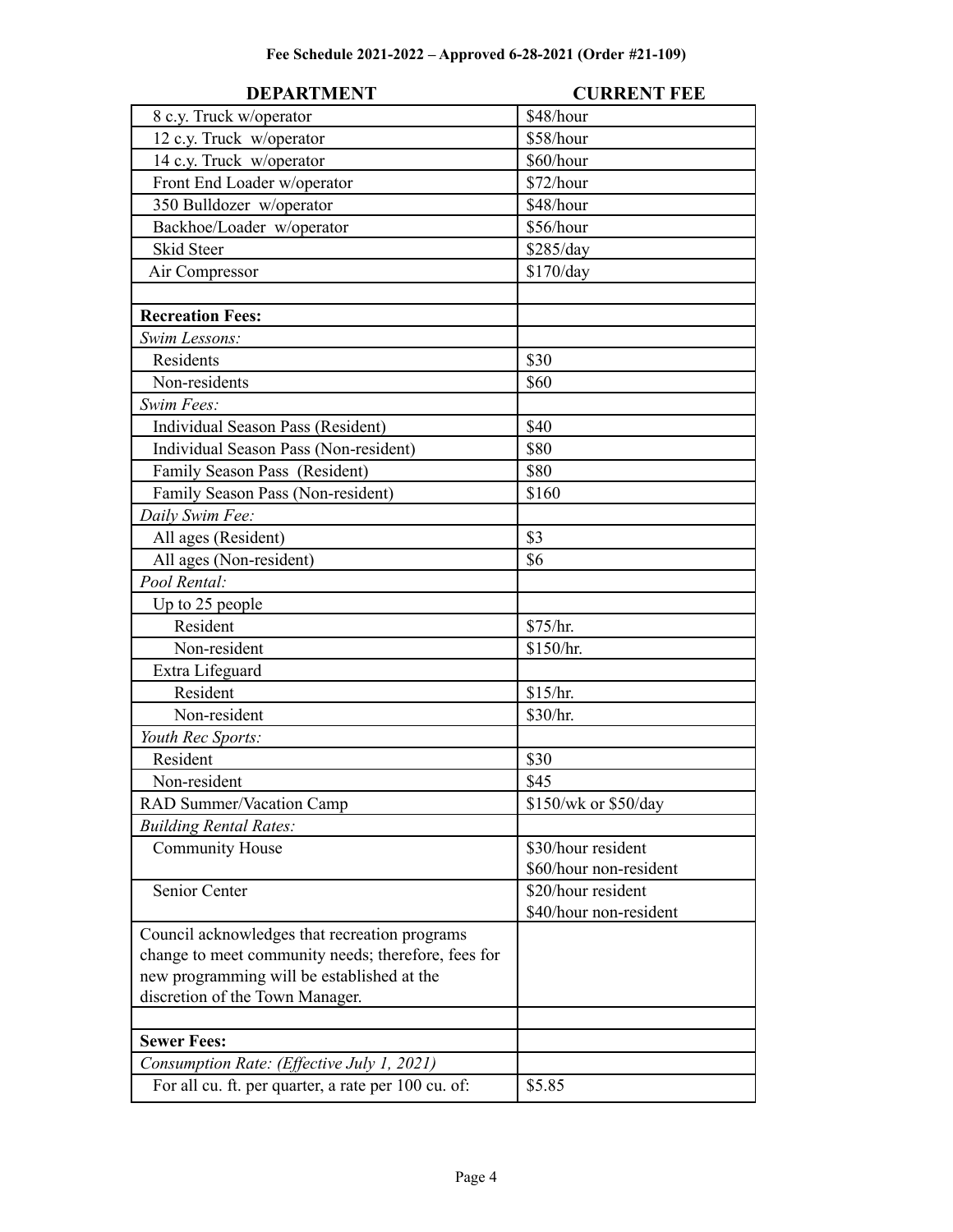| <b>DEPARTMENT</b>                                  | <b>CURRENT FEE</b>      |
|----------------------------------------------------|-------------------------|
| Minimum Charge per quarter (1,200 cu. Ft.)         | \$70.20                 |
| (including service charge)                         |                         |
| <b>Unmetered Service</b>                           |                         |
| Charge per quarter of:                             | \$95.06                 |
| Septage Disposal Fee:                              |                         |
| Charge per 1,000 gallons:                          |                         |
| Resident                                           | \$60                    |
| Non-resident                                       | \$90                    |
| Recreational Vehicle Disposal:                     |                         |
| Resident                                           | \$12                    |
| Non-resident                                       | \$24                    |
| Rental of Sewer Video Camera (per trip)            | \$70                    |
| Sewer Flusher                                      |                         |
| Regular work hours                                 | \$70                    |
| After hours                                        | \$105                   |
| Sewer Connection Fee Rate (Effective July 1, 2021) | \$5.85/gal. design flow |
| <b>Application Fee:</b>                            |                         |
| Residential                                        | \$30                    |
| Commercial                                         | \$60                    |
| Industrial                                         | \$115                   |
| Inspection Fee:                                    |                         |
| Residential                                        | \$60                    |
| Commercial                                         | \$115                   |
| Industrial                                         | \$230                   |
| Sewer Service Line Repair/Replacement              |                         |
| <b>Application Fee:</b>                            |                         |
| Residential                                        | \$30                    |
| Commercial                                         | \$60                    |
| Industrial                                         | \$115                   |
| Inspection Fee:                                    |                         |
| Residential                                        | \$60                    |
| Commercial                                         | \$115                   |
| Industrial                                         | \$230                   |
|                                                    |                         |
| <b>Solid Waste (Landfill) Disposal Fees:</b>       |                         |
| Dump Permit                                        |                         |
| <b>Brush and Bagged Leaves</b>                     | No charge               |
| Scrap Metal                                        | No charge               |
| White Goods with Freon                             | \$ one cubic yard fee   |
| Charitable Organizations (One-time annual          | No charge               |
| charitable event, for service organizations only.) |                         |
| Surcharge to Dump on unscheduled days              | \$75/load               |
| Note: Annual Permits expiring 12/31/2022 will      |                         |
| become available July 1, 2021                      |                         |
| Residential Annual Permit Fee                      | \$25.00                 |
| Residential Per Cubic Yard Fee                     | \$25.00                 |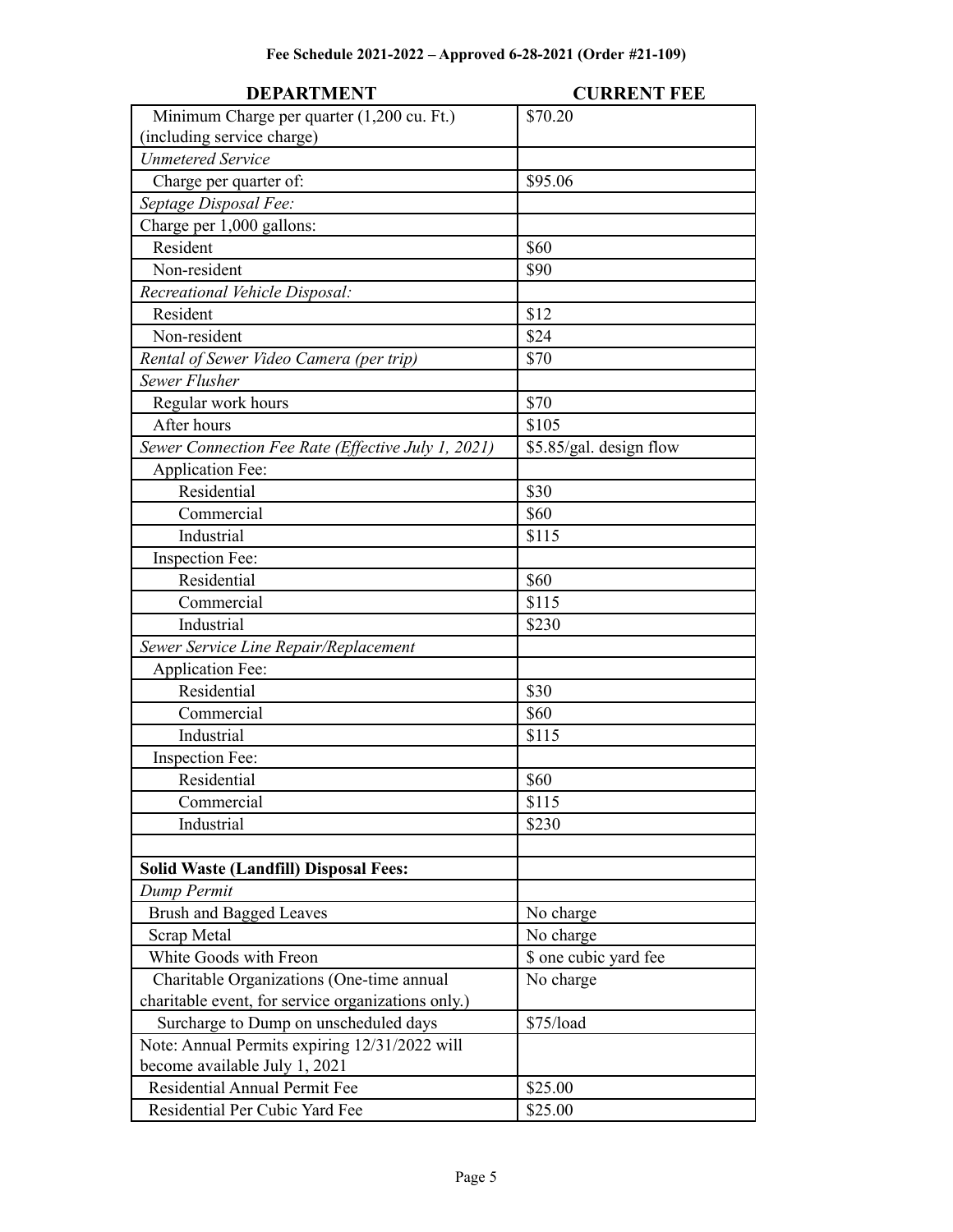| <b>DEPARTMENT</b>                                 | <b>CURRENT FEE</b>            |
|---------------------------------------------------|-------------------------------|
| <b>Commercial Annual Permit Fee</b>               | \$250.00                      |
| Commercial Per Cubic Yard Fee                     | \$50.00                       |
| Solid Waste Transporter                           |                               |
| Application Fee (Annual)                          | \$20                          |
| Per Ton MRC Administrative Fee                    | \$1.25/ton                    |
| Per Ton Town of Orono Administrative Fee          | \$0.50/ton                    |
|                                                   |                               |
| Town Clerk Fees: (Fees may be waived for Town     |                               |
| business)                                         |                               |
| Victualer's License:                              |                               |
| On Premises                                       | \$100                         |
| <b>Off Premises</b>                               | \$50                          |
| Pinball Machine/Video Game License                | \$40                          |
| Lunch Wagon License / Mobile Unit                 | \$50                          |
| Liquor License Public Hearing Advertising Fee     | \$50                          |
| Special Amusement Permit (dancing, entertainment) | \$150                         |
| <b>Bottle Club License</b>                        | \$200/year                    |
| Marijuana Business Licenses:                      |                               |
| Retail                                            | \$2,000/year                  |
| Manufacturing                                     | \$600/year                    |
| Testing                                           | \$0/year                      |
| Cultivation Tier I                                | \$600/year                    |
| Cultivation Tier II                               | \$700/year                    |
| Cultivation Tier III                              | \$800/year                    |
| General Photocopies (except for police reports)   | \$.25/page                    |
| <b>Color Photocopies/Oversize Documents</b>       | \$1.00                        |
| Faxes In/Out                                      | $$.50$ /page                  |
| Voting List:                                      |                               |
| Computer generated copy (paper)/Disk Copy         | <b>Refer to State Fees</b>    |
| Late Fee for Non-Payment of Invoices              | 1.5% per month, after 30 days |
| Fee for Returned Deposited Checks                 | \$15                          |
| Wedding Ceremony (Must make appointment)          | \$25                          |
| Notary Public Fee/or Documents Attested by Clerk* | \$8 for up to 3 documents     |
| *Circulator's notarization on petitions           | $$1.00$ /page                 |
| Dedimus Justice / DD214 Fee                       | \$10 Dedimus / \$5 DD214      |
| Sole Proprietor / DBA / Mercantile Partnership /  | \$10.00/business              |
| Withdrawals / Business Name Recording             |                               |
| Non-Certified Copy of Vital Record                | \$6.00                        |
| Manila Envelopes for Vital Record                 | \$1.00                        |
| Vital Records / Genealogy Search                  | $$10.00$ per 10 year span in  |
|                                                   | addition to cost of records.  |
|                                                   |                               |
| Advertisement Space in Orono Observer:            |                               |
| $1/8$ page ad                                     | \$50.00                       |
| $\frac{1}{4}$ page ad                             | \$100.00                      |
| $\frac{1}{2}$ page ad                             | \$200.00                      |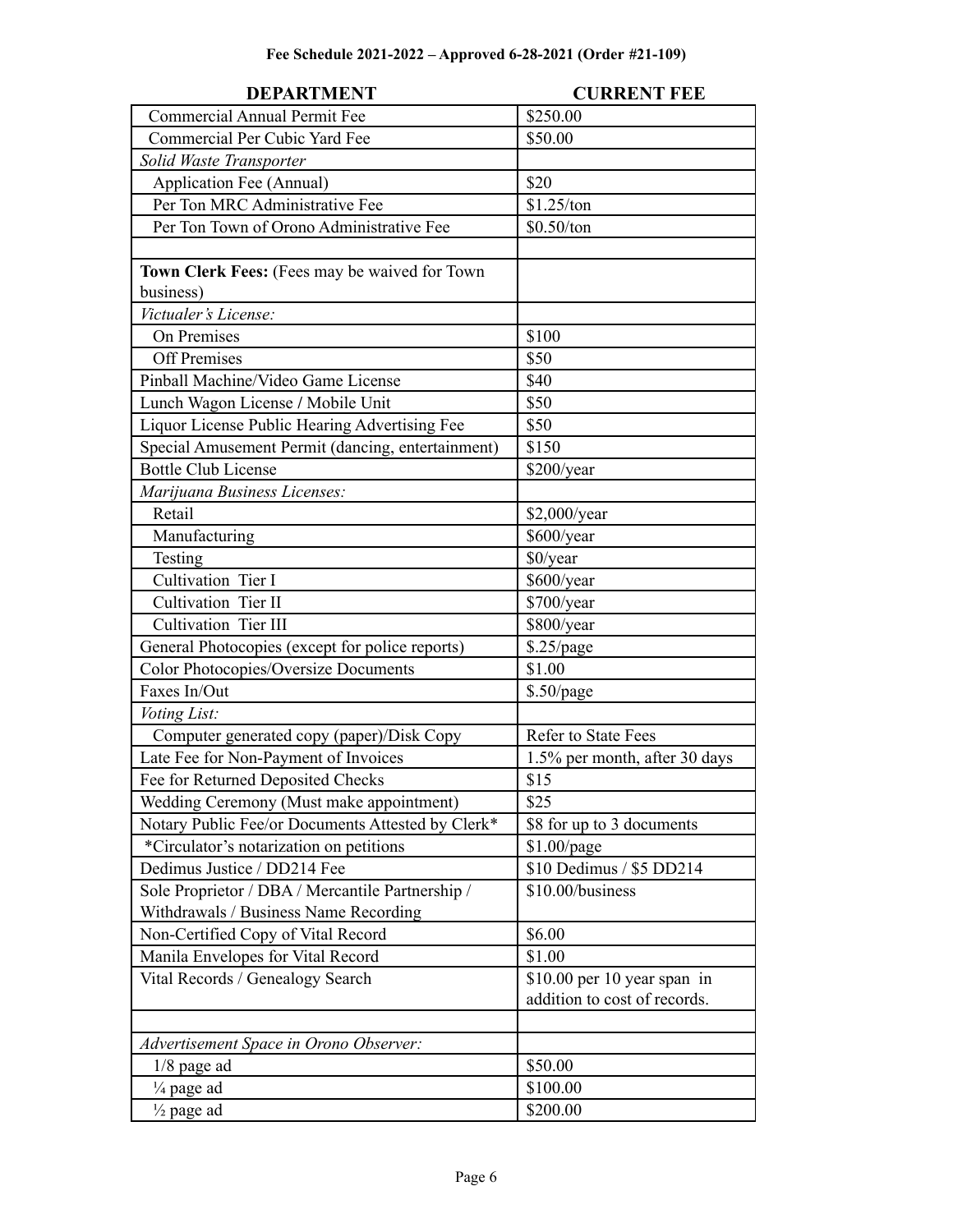| <b>DEPARTMENT</b>                       | <b>CURRENT FEE</b>           |
|-----------------------------------------|------------------------------|
| Ordinances, Town of Orono:              |                              |
| Complete Codified Ordinance             |                              |
| Disk Copy                               | \$15                         |
| Copies of individual ordinances         | \$.25 per page               |
| DVD/CD Copy of Meeting                  | \$15.00                      |
| Taxicab & Public Vehicles:              |                              |
| Each Cab                                | \$25/year                    |
| Each Driver                             | \$15/year                    |
| Tax Increment Financing (TIF) District: |                              |
| <b>Application Fee</b>                  | \$400                        |
| TIF Management Fee                      | 1% of annual payment back to |
|                                         | the TIF company              |
|                                         |                              |
| <b>Cemetery Fees:</b>                   |                              |
| Perpetual Care                          |                              |
| 3 place lot                             | \$450                        |
| 6 place lot                             | \$900                        |
| Urn Garden                              | \$150                        |
| Interments:                             |                              |
| Weekday: Full                           | \$400                        |
| Burials after 3:00 p.m.                 | \$450                        |
| Cremation                               | \$150                        |
| Cremation with vault                    | \$200                        |
| <b>Burials on Saturdays: Full</b>       | \$550                        |
| Cremation                               | \$250                        |
| Cremation with vault                    | \$300                        |
| Burials on Holidays: Full               | \$550                        |
| Cremation                               | \$250                        |
| Cremation with vault                    | \$325                        |
| Disinterment                            | \$750                        |

### **For Land Use Fees - See Schedules A & B**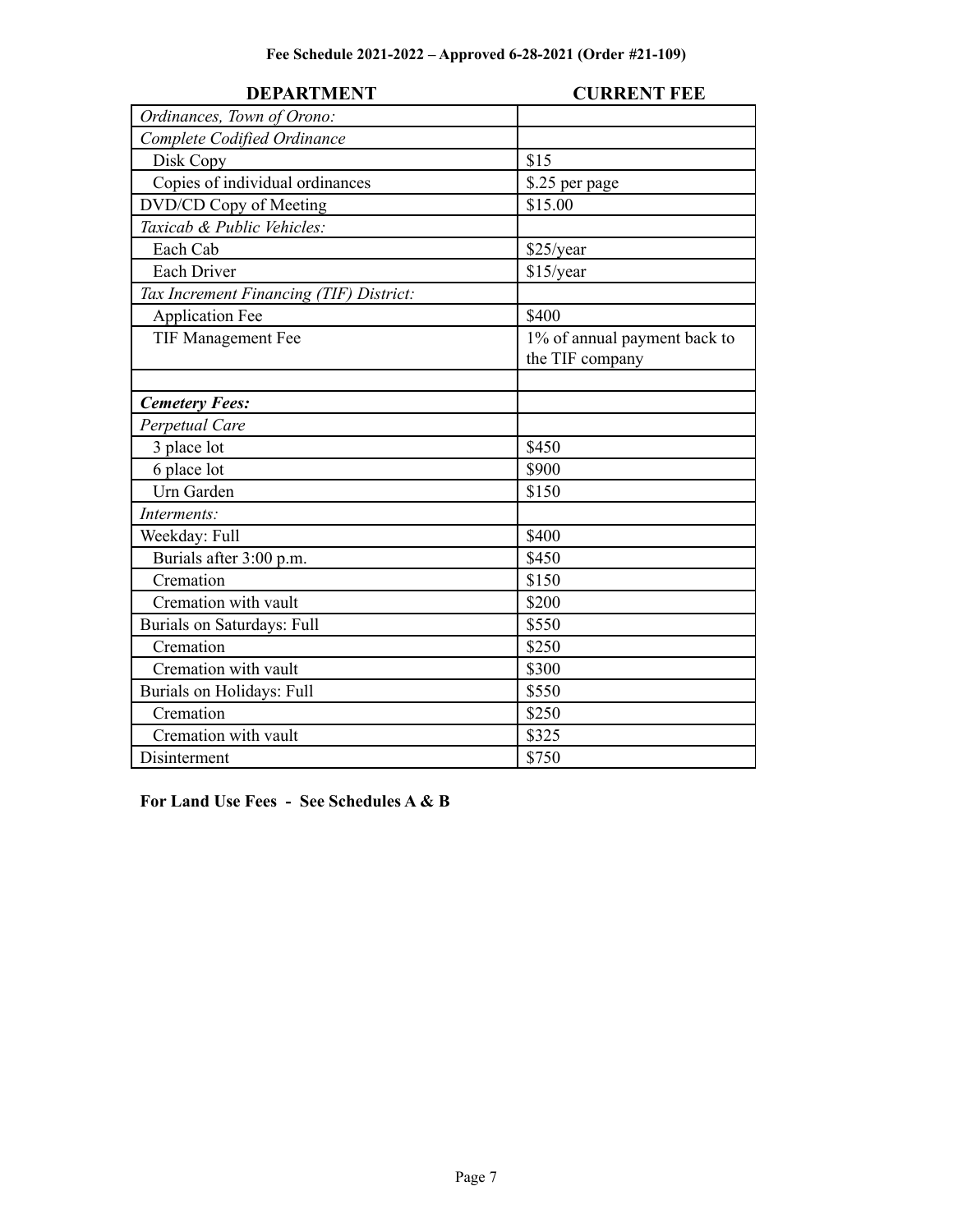### Important Points

- The BVD is not intended to apply to alterations or repairs to existing buildings. Because the scope of alterations or repairs to an existing building varies so greatly, the Square Foot Construction Costs table does not reflect accurate values for that purpose. However, the Square Foot Construction Costs table can be used to determine the cost of an addition that is basically a stand-alone building which happens to be attached to an existing building. In the case of such additions, the only alterations to the existing building would involve the attachment of the addition to the existing building and the openings between the addition and the existing building.
- For purposes of establishing the Permit Fee Multiplier, the estimated total annual construction value for a given time period (1 year) is the sum of each building's value (Gross Area x Square Foot Construction Cost) for that time period (e.g., 1 year).
- The Square Foot Construction Cost does not include the  $\ddot{\bullet}$ price of the land on which the building is built. The Square Foot Construction Cost takes into account everything from foundation work to the roof structure and coverings but does not include the price of the land. The cost of the land does not affect the cost of related code enforcement activities and is not included in the Square Foot **Construction Cost.**

### Square Foot Construction Costs<sup>a, b, o, d</sup>

|                                                            | ١A     | 18     | łМ     | $\mathbf{H}$ $\mathbf{B}$ | IIIA   | <b>IIIB</b> | W      | ٧A     | VB     |
|------------------------------------------------------------|--------|--------|--------|---------------------------|--------|-------------|--------|--------|--------|
| Group (2009 International Building Code)                   |        | 206.02 |        | 191.96                    | 180,03 | 176.03      | 185.14 | 164.60 | 157,61 |
| A-1 Assembly, theaters, with stage                         | 213,26 |        | 200,72 |                           |        |             |        |        |        |
| A-1 Assembly, theaters, without stage                      | 195.09 | 187.86 | 102.65 | 173,78                    | 161.91 | 166.91      | 166,97 | 146.48 | 130.49 |
| A-2 Assembly, nighiclubs                                   | 164.78 | 160.08 | 155,85 | 149.42                    | 140.29 | 136.63      | 143,89 | 127.27 | 122.62 |
| A-2 Assembly, restaurants, bars, banquet halls             | 163.78 | 159.08 | 153.65 | 148.42                    | 138,29 | 135,63      | 142,89 | 12827  | 121.62 |
| A-3 Assembly, churches                                     | 197,08 | 189.82 | 184.52 | 176.76                    | 163.84 | 158.04      | 160.94 | 148.41 | 141.42 |
| A-3 Assembly, general, community halls, libraries, museums | 165,45 | 158.21 | 161.91 | 144.14                    | 131.22 | 127.22      | 137,33 | 116.79 | 109,80 |
| A-4 Assembly, arenas                                       | 194,09 | 186.85 | 180,55 | 172.78                    | 159,91 | 155,91      | 166,97 | 144.48 | 138.49 |
| <b>B</b> Business                                          | 168.35 | 160.31 | 164.97 | 147.38                    | 133,73 | 128.86      | 141,26 | 117.68 | 112.00 |
| <b>E</b> Educational                                       | 176,39 | 170,31 | 185.24 | 157.71                    | 146.90 | 139.05      | 152,20 | 127.81 | 123.47 |
| F-1 Factory and Industrial, moderate hazard                | 98.83  | 94.20  | 88.53  | 85,28                     | 76.18  | 72.96       | 81.68  | 62.78  | 59.05  |
| F-2 Factory and Industrial, low hazard                     | 97.83  | 93.20  | 88.63  | 84,28                     | 76.18  | 71.96       | 80.58  | 62.78  | 58.05  |
| H-1 High Hazard, explosivas                                | 92.63  | 80.00  | 83.32  | 79.08                     | 71.17  | 66.04       | 76.38  | 57.76  | N.P.   |
| H234 High Hazard                                           | 92,63  | 88.00  | 83.32  | 79.08                     | 71.17  | 06.94       | 76.38  | 57.76  | 63.03  |
| H-SHPM                                                     | 166.35 | 160,31 | 154.97 | 147.38                    | 133.73 | 128.86      | 141.26 | 117.66 | 112,00 |
| I-1 Institutional, supervised environment                  | 166.46 | 160,61 | 156.13 | 149,36                    | 137.10 | 133.55      | 146,57 | 123,08 | 118.71 |
| 1-2 Institutional, hospitals                               | 279.74 | 273,70 | 268,36 | 280.77                    | 246,24 | N.P.        | 254.66 | 230.07 | N.P.   |
| 1-2 Institutional, nursing homes                           | 104.86 | 188,82 | 183.40 | 175.89                    | 162,52 | N.P.        | 169.77 | 146.35 | N.P.   |
| I-3 institutional, restrained                              | 189.53 | 183.49 | 178.15 | 170.56                    | 158.15 | 152.28      | 164,45 | 141.98 | 134.42 |
| 1-4 Institutional, day care facilities                     | 166.45 | 160.61 | 156.13 | 149.36                    | 137.18 | 133.66      | 146,67 | 123,08 | 118.71 |
| M Mercantile                                               | 122.74 | 118.04 | 112.81 | 107.38                    | 97.91  | 95.15       | 101.05 | 84.88  | 81.13  |
| R-1 Residential, hotels                                    | 167.88 | 162.02 | 167.64 | 150.77                    | 138.75 | 135.13      | 147.15 | 124.65 | 120.28 |
| R-2 Residential, multiple family                           | 140.76 | 134.93 | 130.44 | 123.67                    | 112,32 | 108.70      | 120.72 | 98.22  | 93.86  |
| R-3 Residential, one- and two-family                       | 132.48 | 128,87 | 125.59 | 122.47                    | 117.69 | 114.66      | 118.69 | 109,86 | 102.91 |
| R-4 Residential, care/assisted living facilities           | 166.46 | 160,61 | 156,13 | 149.36                    | 137.18 | 133.65      | 145.67 | 123.08 | 118.71 |
| S-1 Slorage, moderate hazard<br>$\bullet$                  | 91.63  | 87.00  | 81,32  | 78,08                     | 89,17  | 65.94       | 74.38  | 55.76  | 52.03  |
| S-2 Slorage, low hazard                                    | 90.63  | 86,00  | 81.32  | 77.08                     | 69.17  | 64.94       | 73,38  | 66,76  | 51,03  |
| U Ullilly, miscellaneous                                   | 69.66  | 65.79  | 61.57  | 58.14                     | 52.18  | 18.79       | 65,35  | 40.81  | 38.65  |

a. Private Garages use Utility, miscellaneous

b. Unfinished basements (all use group) = \$15.00 per sq. ft.

For shell only buildings deduct 20 percent ٥.

d.  $N.P. = not permilled$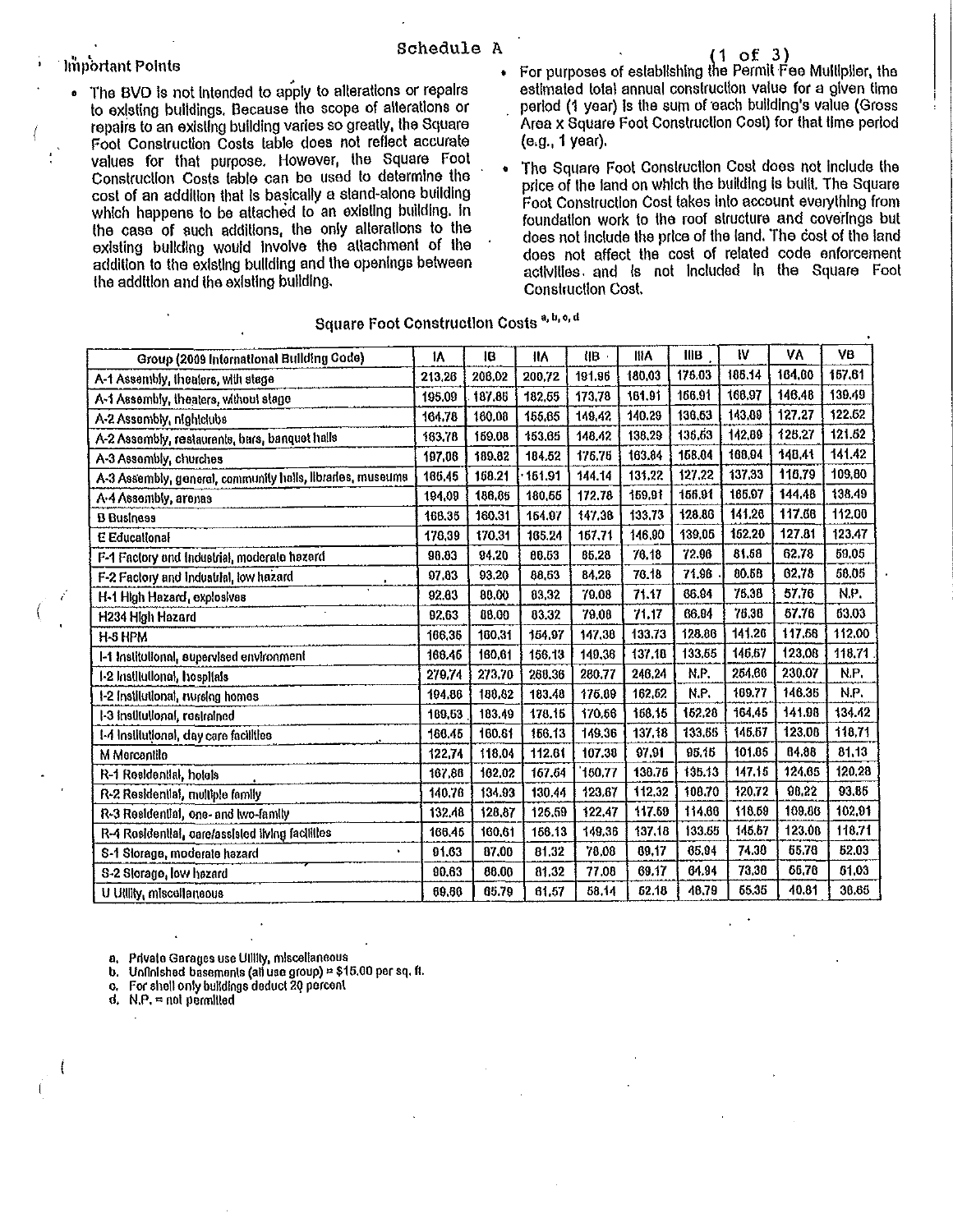# Schedule A<br>TABLE B<br>Plan Check Median Time<br>(In Hours Per Square Foot - Number of Stories in Parentheses)

 $\ell$ 

 $\hat{E}$  .

 $\langle$ 

l,

 $\overline{1}$ 

|                                                | Type of Construction. |         |            |                 |                |             |                    |                                |          |
|------------------------------------------------|-----------------------|---------|------------|-----------------|----------------|-------------|--------------------|--------------------------------|----------|
| Type I<br>Occupancy Group :                    |                       | Type II |            |                 | Type III       |             | Type IV            | Type V                         |          |
| Ĭ.                                             | F.R.                  | F.R.    | $1 - Hr$ . | ${\sf N}$       | $1 - Hr$       | $\mathsf N$ | H.T.               | $1-Hn$ . $\vert \cdot \vert N$ |          |
| Group A                                        |                       |         |            |                 |                |             |                    |                                |          |
| Theater (1)<br>$A_1$                           |                       | 0.0018  |            | $\pmb{\cdot}$   |                |             |                    |                                |          |
| $A-2.1$ Church $(1)$                           |                       |         |            |                 | 0.001875       |             |                    |                                |          |
| A-2.1 Restaurant (1)                           |                       |         |            |                 |                |             |                    | 0.001875                       |          |
| Group B                                        |                       |         |            |                 |                |             |                    |                                |          |
| <b>Office Building</b>                         | 0.000825<br>(20)      |         |            | 0.001425<br>(2) |                |             |                    |                                |          |
| <b>Office Tenant Improvements</b>              |                       |         |            | 0.0012          |                |             |                    |                                | 0.0009   |
| <b>Bank (1)</b>                                |                       |         |            |                 | 0.00165        |             |                    |                                |          |
| Laundromat (1)                                 |                       |         |            |                 |                |             |                    |                                | 0.00195  |
| Group E                                        |                       |         |            |                 |                |             |                    |                                |          |
| Preschool (1)<br>$E-1$                         |                       |         |            |                 |                |             |                    |                                | 0,002175 |
| E-2 Daycare (2)                                |                       |         |            |                 |                |             |                    | 0.00165                        |          |
| <b>Group F</b>                                 |                       |         |            |                 |                |             |                    |                                |          |
| $F-1$<br>Drycleaners (1)                       |                       |         |            |                 |                |             |                    | 0.000975                       |          |
| Woodworking/Cabinet Shop (1)<br>$F-1$          |                       |         |            |                 | 0.001275       |             |                    |                                |          |
| Bakery (1)<br>$F-1$                            |                       |         |            |                 |                |             |                    |                                | 0.00195  |
|                                                |                       |         |            | 0.00165         |                |             | $\hat{\mathbf{r}}$ |                                |          |
| <b>Steel Products Fabrication (1)</b><br>$F-2$ |                       |         |            |                 |                |             |                    |                                |          |
| Group H                                        |                       |         | 0.003      |                 |                |             |                    |                                |          |
| H-2<br>Moderate                                |                       |         |            |                 | $\blacksquare$ |             |                    |                                |          |
| Hazard (1)                                     |                       |         |            |                 |                |             |                    |                                |          |
| Repair Garage (1)<br> H-4                      |                       |         |            |                 |                | 0.00195     |                    |                                |          |
| Semiconductor Fabrication (2)<br>H-6           |                       | 0.00165 |            |                 |                |             |                    |                                |          |
| Group I                                        |                       |         |            |                 |                |             |                    |                                |          |
| 1-1.2 Health Care Center (1)                   |                       |         |            |                 |                |             |                    | 0.00255                        |          |
| Nursing Home (2)<br>1.2 <sub>1</sub>           |                       |         |            |                 |                |             |                    | 0.0022                         |          |
| Group M                                        |                       |         |            |                 |                |             |                    |                                |          |
| Department Store (1)                           |                       |         |            | 0.0012          |                |             |                    |                                |          |
| Market (1)                                     |                       |         |            |                 |                |             | ï                  |                                | 0.00225  |
| Retail Store (2)                               |                       |         |            |                 | 0.00075        |             |                    |                                |          |
| Retall Tenant Improvements                     |                       |         |            | 0.0009          |                |             |                    |                                | 0.0009   |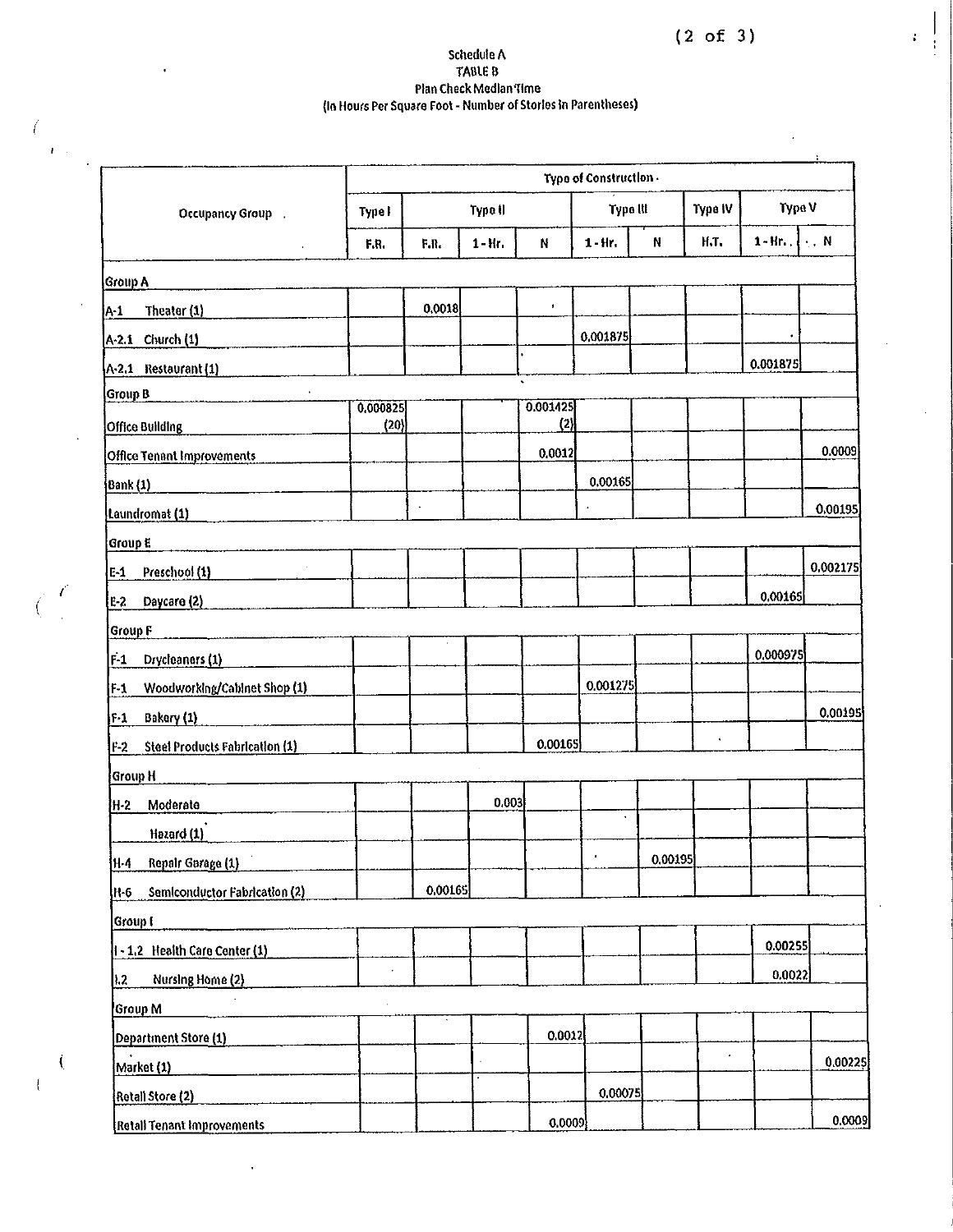$(3 \text{ of } 3)$ 

## Schedule A<br>TABLE B Plan Check Median Time<br>(In Hours Per Square Foot - Number of Stories In Parentheses)

 $\ddot{\phantom{1}}$ 

 $\hat{\mathbf{r}}$ 

 $\ddot{\phantom{1}}$ 

 $\left($  $\big($ 

 $\langle$ 

|                                                  | Type of Construction |      |            |          |            |                      |                   |                 |          |  |
|--------------------------------------------------|----------------------|------|------------|----------|------------|----------------------|-------------------|-----------------|----------|--|
| <b>Occupancy Group</b>                           | Type II<br>Type I    |      |            |          |            | Type III             | Type V<br>Type IV |                 |          |  |
|                                                  | F.R.                 | F.R. | $1 - Ht$ . | N        | $1 - Hr$ . | N                    | Н.Т.              | $1 - Hr$ .      | N        |  |
| <b>Group R</b>                                   |                      |      |            |          |            |                      |                   |                 |          |  |
| $R-1$<br>Apartments (2)                          | 0.000525<br>(20)     |      |            |          |            |                      |                   | 0.001725<br>(2) |          |  |
| $R - 3$ :                                        |                      |      |            |          |            |                      |                   |                 |          |  |
| 1 - Story/ Conventional                          |                      |      |            |          |            |                      |                   |                 |          |  |
| Contractor                                       |                      |      |            |          |            |                      |                   |                 | 0.003975 |  |
| Owner/Builder                                    |                      |      |            |          |            |                      |                   |                 | 0.005025 |  |
| n <sub>0</sub><br>2 - Story/Conventional         |                      |      |            |          |            |                      |                   |                 |          |  |
| Contractor                                       |                      |      |            |          |            |                      |                   |                 | 0.0024   |  |
| Owner/Bullder                                    |                      |      |            |          |            |                      |                   |                 | 0.003975 |  |
| 2-Story/Engineered                               |                      |      |            |          |            |                      |                   |                 |          |  |
| Contractor                                       |                      |      |            |          |            |                      |                   |                 | 0.00225  |  |
| Owner/Bullder                                    |                      |      |            |          |            |                      |                   |                 | 0.003075 |  |
| 1-Story Tract Repeat                             |                      |      |            |          |            |                      |                   |                 | 0.00975  |  |
| 2-Story Tract Repeat                             |                      |      |            |          |            | $\ddot{\phantom{a}}$ |                   |                 | 0.000675 |  |
| <b>Duplex Model (2)</b>                          |                      |      |            |          |            |                      |                   |                 | 0.0021   |  |
| Group S                                          |                      |      |            |          |            |                      |                   |                 |          |  |
| $S - 2$<br>Low Hazard Storage (1)                |                      |      |            |          |            | 0.00135              |                   |                 |          |  |
| S-3<br>Repair Garage (1)                         |                      |      |            | 0.0018   |            |                      |                   |                 |          |  |
| $S-3$<br>Motor Vehicle Fuel Dispensing (1)       |                      |      |            | 0.001575 |            |                      |                   |                 |          |  |
| <b>S-3</b><br>Attached Open Parking Garage (2)   | 0.0012               |      |            |          |            |                      |                   |                 |          |  |
| $S-4$<br><b>Detached Open Parking Garage (2)</b> | 0.0012               |      |            |          |            |                      |                   |                 |          |  |
| Group U                                          |                      |      |            |          |            |                      |                   |                 |          |  |
| U-1:                                             |                      |      |            |          |            |                      |                   |                 |          |  |
| Attached Garage                                  |                      |      |            |          |            |                      |                   |                 |          |  |
| Contractor                                       |                      |      |            |          |            |                      |                   |                 | 0,005625 |  |
| Owner/Bullder                                    |                      |      |            |          |            |                      |                   |                 | 0.005625 |  |
| Attached Garage with Story Above                 |                      |      |            |          |            |                      |                   |                 |          |  |
| Contractor                                       |                      |      |            |          |            |                      |                   |                 | 0.0045   |  |
| Owner/Builder                                    |                      |      |            |          |            |                      |                   |                 | 0.00525  |  |
| Carport (Attached)                               |                      |      |            |          |            |                      |                   |                 |          |  |
| Contractor                                       |                      |      |            |          |            |                      |                   |                 | 0,005625 |  |
| Owner/Builder                                    |                      |      |            |          |            |                      |                   |                 | 0.005625 |  |
| Patlo (Attached)                                 |                      |      |            |          |            |                      |                   |                 |          |  |
| Contractor                                       |                      |      |            |          |            |                      |                   |                 | 0.005025 |  |
| Owner/Builder                                    |                      |      |            |          |            |                      |                   |                 | 0.0075   |  |

 $\ddot{\phantom{1}}$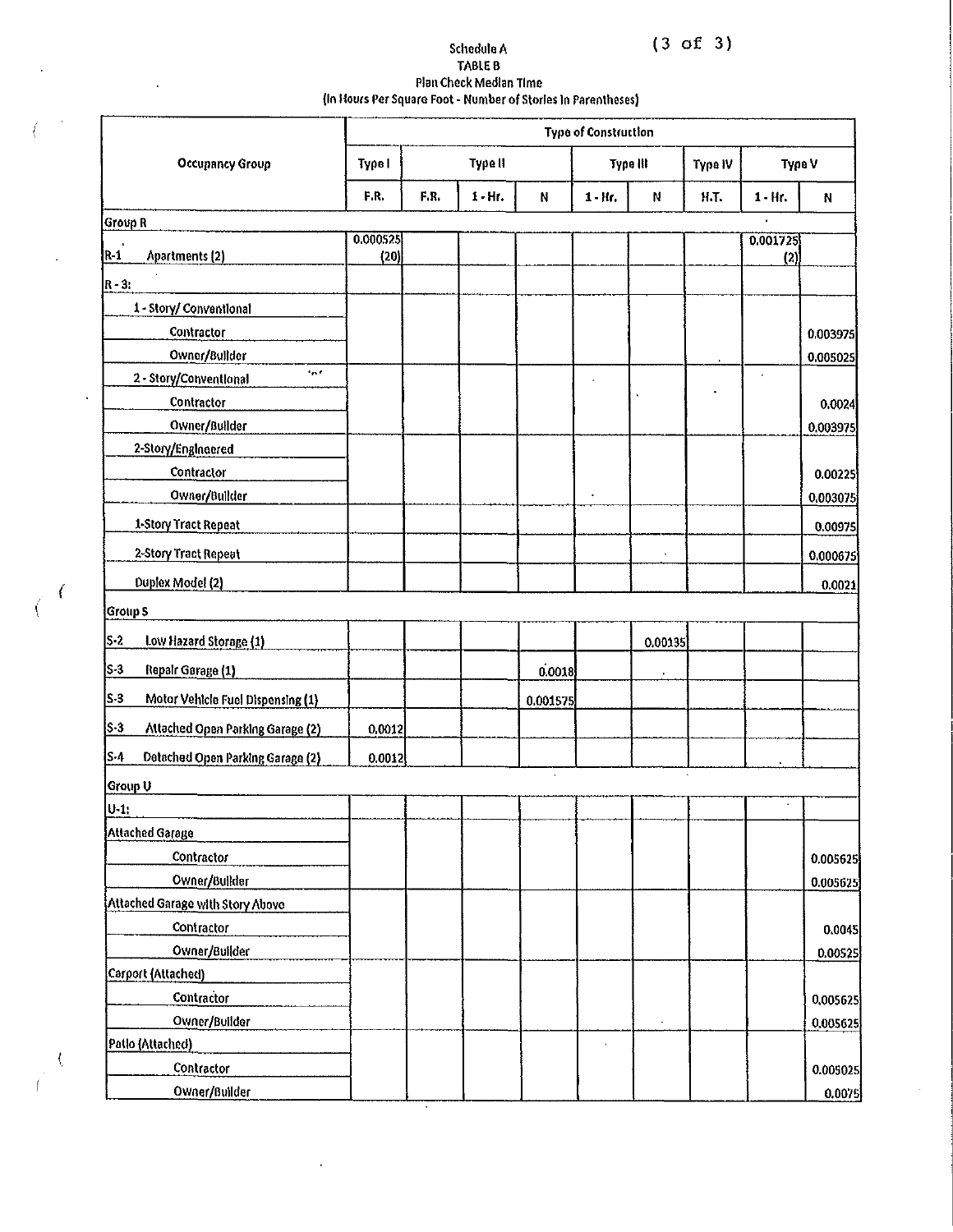### **LAND USE FEE SCHEDULE**

### **SITE PLAN REVIEW**

**Public Notification Fee:** \$175.00

The public notification fee is to be paid each time a public hearing is scheduled, including continuances of public hearings, and must be paid prior to scheduling a public hearing.

**Review Fees:** 

í

- (a) Application involving one or more buildings:  $$200.00$  for up to 1,000 sq. ft. (or fraction thereof) of gross floor area of all buildings, plus \$150.00 for up to the next 1,000 sq. ft. (or fraction thereof).
- (b) An application involving no buildings: \$150.00

-PLUS-

An expert fee for independent consulting, technical or professional review, or construction inspection to be deposited in a non-interest bearing escrow account with the Town:

- a. Commercial, industrial or institutional site plan with one or more buildings: \$500.00 for up to the first 2,000 sq. ft. of gross floor area of all buildings or building enlargements and \$75.00 for each additional 1,000 sq. ft. of gross floor area or fraction thereof. Plus \$1,500.00 if exterior site work is proposed.
- b. Multi-family housing: \$500.00 for the first three (3) dwelling units and \$100.00 for each dwelling unit in excess of three (3).
- c. Hospital, dormitory, nursing home, elderly or disabled community living arrangements: \$500.00 plus \$100.00 per bed.

-EXCEPT-

- d. Applicants for a Home Occupation Permit review shall pay only the Public Notification Fee.
- Applicants with a project where the estimated cost is \$50,000.00 or less shall pay only e. the public notification and review fees.
- f. If during the review process an independent consultant, technical or professional review is needed for a proposed project and an expert fee was not required at the time of submission, the Town has the ability to secure such services and bill the applicant for cost incurred.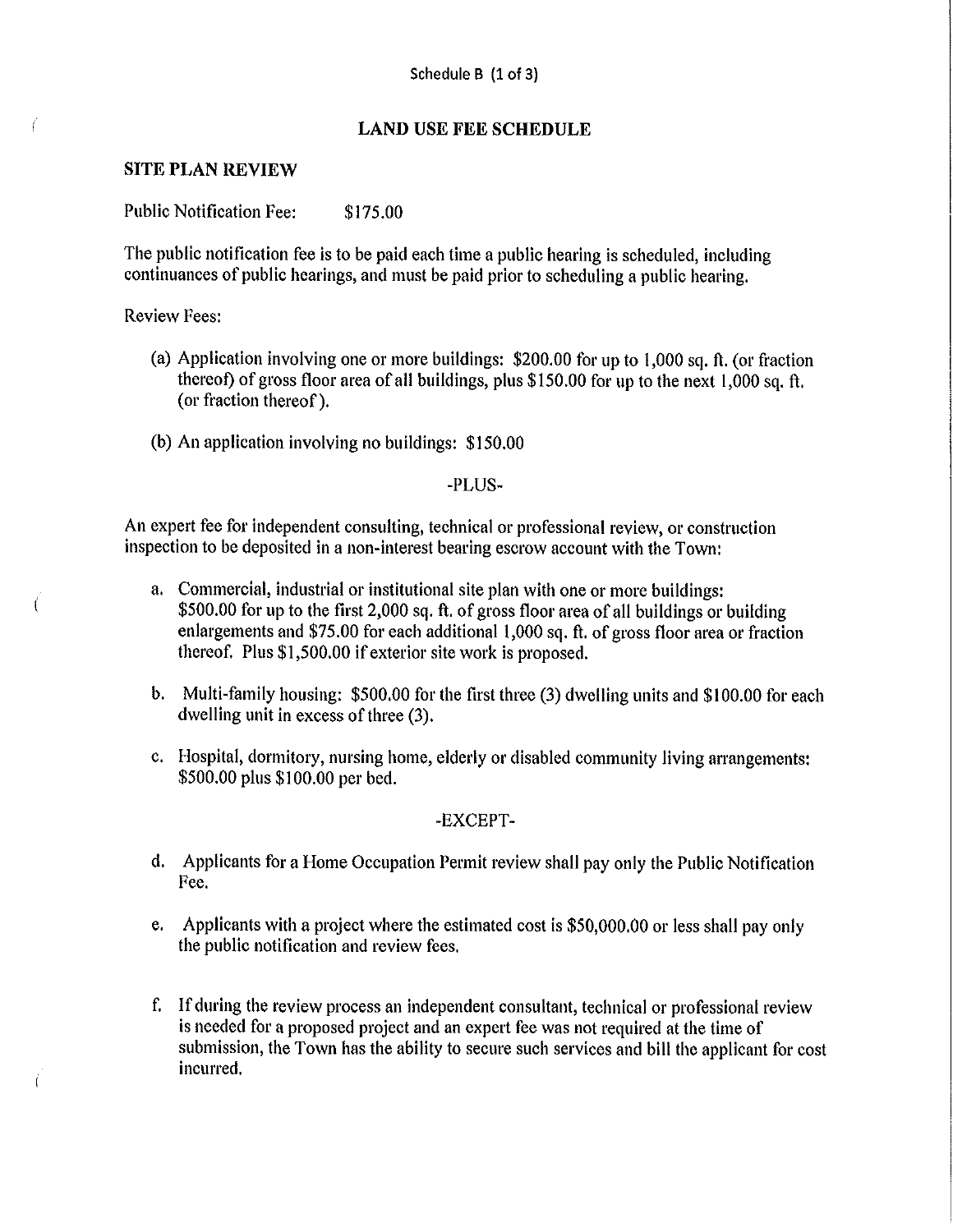### SUBDIVISION, MOBILEHOME PARK OR CLUSTERED DEVELOPMENT

### **SKETCH PLAN REVIEW FEE: \$50.00**

### **MINOR SUBDIVISION PLAN**

Public Notification Fee: \$175.00

The public notification fee is to be paid each time a public hearing is scheduled, including continuances of public hearings and must be paid prior to scheduling a public hearing.

-PLUS-

Review Fee: \$500.00

ť

 $\sqrt{ }$ 

-PLUS-

Expert Fee: An expert fee for independent consulting, technical or professional review, or construction inspection, to be deposited in a non-interest bearing escrow account with the Town: \$500.00 per lot (or \$200.00 per dwelling unit for multi-family subdivision developments or \$200.00 per tenant unit or \$200.00 per condominium unit). This fee would also include attendance to any Planning Board meetings, if needed.

### **MAJOR SUBDIVISION REVIEW**

a. Public Notification Fee: \$175.00

The public notification fee is to be paid each time a public hearing is scheduled, including continuances of public hearings and must be paid prior to scheduling a public hearing.

b. Review Fees

For a new subdivision: \$500.00 plus \$100.00 per lot for each lot in excess of three (3). For an amendment to an approved subdivision: \$100.00 for each lot added, or boundaries changed, by the proposed amendment.

-PLUS-

c. Expert Fee: An expert fee for independent consulting, technical or professional review, or construction inspection, to be deposited in a non-interest bearing escrow account with the Town: \$500.00 per lot (or \$200.00 per dwelling unit for multi-family subdivision developments or \$200.00 per tenant unit or \$200.00 per condominium unit). The expert fee is to be submitted at the time of preliminary plan submittal. This fee would also include attendance to any Planning board meetings, if needed.